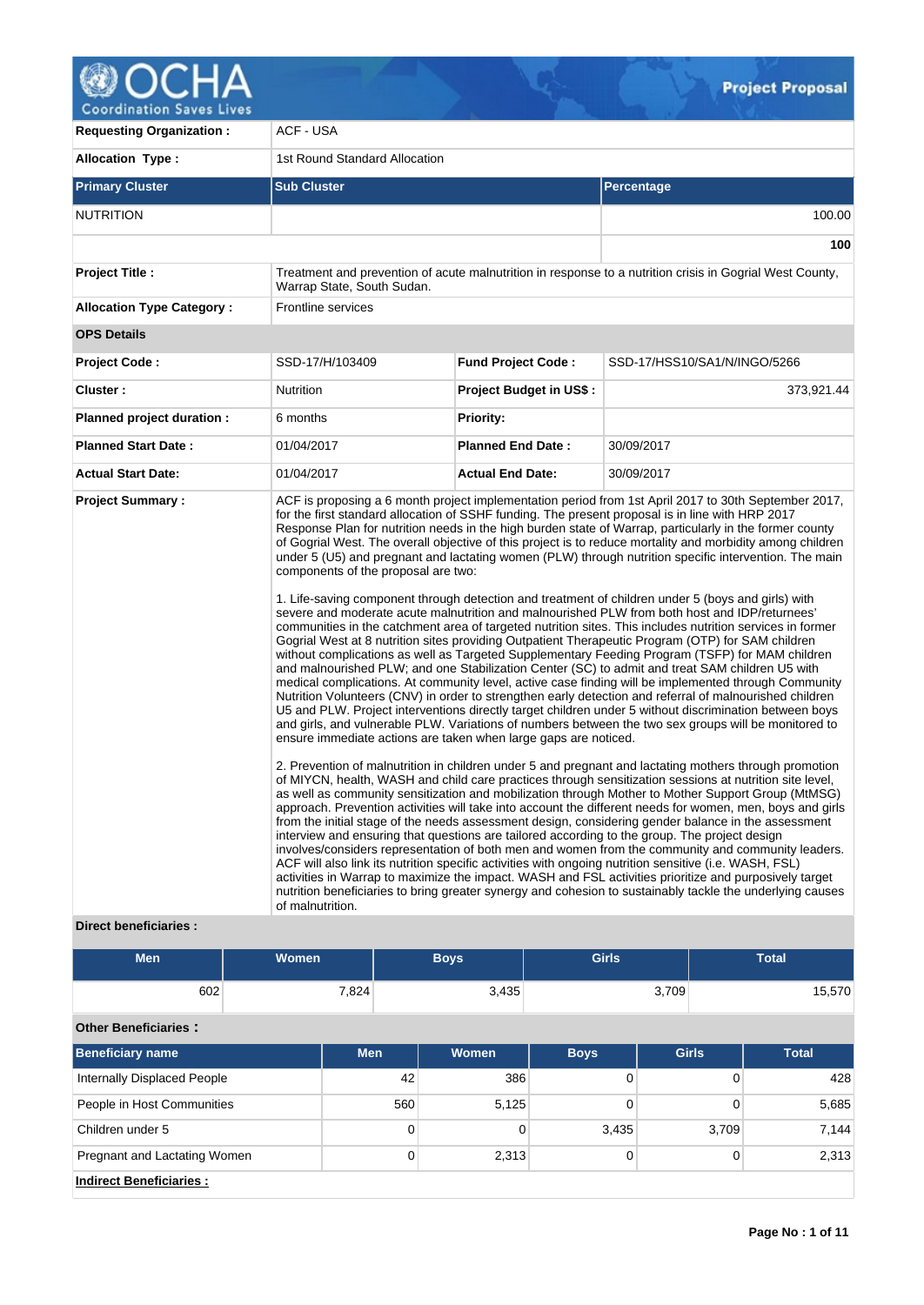## **Catchment Population:**

### **Link with allocation strategy :**

The project will contribute to the Strategic Objective 1 of the 2017 HRP for South Sudan, which aims at saving lives and alleviating the suffering of those most in need of assistance and protection. In particular, prevention and treatment of malnutrition will contribute to reduce death, injury and disease in priority areas were needs are most severe, and ensure access to humanitarian assistance to crisis affected communities. The action will also contribute to the Strategic Objective 3 by supporting at risk communities to sustain their capacity to cope with significant threats by encouraging community-based identification and referral of malnourished children.

With regards to the Cluster Specific Objectives, the project will address the SO1 for the delivery of quality lifesaving management of acute malnutrition for the most vulnerable and at risk, and the SO2 by contributing to increased access to integrated programmes preventing undernutrition for the most vulnerable and at risk target groups.

More in detail, the project is designed in accordance with the Nutrition Cluster priorities and requirements for SSHF 1st allocation, which is focused in life saving nutrition interventions. The approach proposed includes the following components:

1) Management of SAM and MAM through the integrated CMAM approaches with the provision of nutrition services at 9 points of delivery in Gogrial West: 8 nutrition sites and 1 stabilization center (SC). CHF funding will contribute a proportion of the funding, around 50%, to ACF's nutrition programme in Warrap with funding coming from other donors to support the remaining cost.

2) Prevention of malnutrition with target beneficiaries through:

i) Knowledge and awareness raising via sensitization sessions on health, MIYCN, nutrition, WASH and child care practices;

ii) Community sensitization and mobilization activities done through the Mother to Mother Support Groups (MtMSG) approach at community level engaging various community stakeholders (TBA, traditional healers and religious leaders).

3) Screening in the nutrition sites as well as conducting active case finding in the catchment areas of nutrition sites (5 km radius) in collaboration with community nutrition volunteers (CNV).

## **Sub-Grants to Implementing Partners :**

| <b>Partner Name</b> | <b>Partner Type</b> | <b>Budget in US\$</b> |
|---------------------|---------------------|-----------------------|
|                     |                     |                       |

### **Other funding secured for the same project (to date) :**

| <b>Other Funding Source</b> | <b>Other Funding Amount</b> |
|-----------------------------|-----------------------------|
|                             |                             |

## **Organization focal point :**

| <b>Name</b>       | <b>Title</b>            | Email                                              | <b>IPhone</b>        |
|-------------------|-------------------------|----------------------------------------------------|----------------------|
| <b>Guy Halsey</b> | <b>Country Director</b> | cd.ssd@acf-international.org                       | +211 (0) 911 072 91  |
| Francesca Colombi | DCD-Programme           | $dcd$ -programme.ssd $@act$ -<br>international.org | 1+211(0) 914 733 901 |

# **BACKGROUND**

## **1. Humanitarian context analysis**

South Sudan is affected by a protracted humanitarian crisis that has deteriorated significantly during 2016 and the beginning of 2017. Since the beginning of the conflict in 2013, more than 3 million people have fled their homes, including 1.9 million people internally displaced and another 1.2 million who have fled to neighboring countries as refugees looking for safety.

Hunger and malnutrition have reached unprecedented magnitude compared with previous periods. According to the Integrated Food Security Phase Classification (IPC) 2017 report, in January 2017 3.8 million of people were estimated in Crisis (IPC Phase 3), Emergency (IPC Phase 4) and Catastrophe (IPC Phase 5). The situation is expected to worsen during the period from February to April 2017, with an estimated number of people in need of humanitarian assistance (IPC phase 3 and above) increased to almost 4.9 million, out of which 100,000 are expected to face famine conditions. The highest proportions of populations in Crisis, Emergency and Catastrophe are observed in Northern Bahr el Ghazal (61%) and Unity (61%). According to the projections, at the height of 2017 lean season almost half the population, 47%, will be severely food insecure.

Acute malnutrition remains a major public health emergency in South Sudan. Out of 23 counties with recent data, 14 have Global Acute Malnutrition (GAM) at or above 15%. GAM rate above close or above 30% is observed in Greater Unity counties; the situation in the Greater Equatoria region is alarming, with worsened nutrition conditions, a data atypical to the post-harvest; in in the Greater Bahr el Ghazal several areas show higher than usual levels of acute malnutrition expected for the post-harvest season. Insecurity, displacement, poor access to services, lack of physical access, disruption of the 2016 agricultural season, extremely poor diet (in terms of both quality and quantity), low coverage of sanitation facilities and deplorable hygiene practices are underlying the high levels of acute malnutrition.

#### **2. Needs assessment**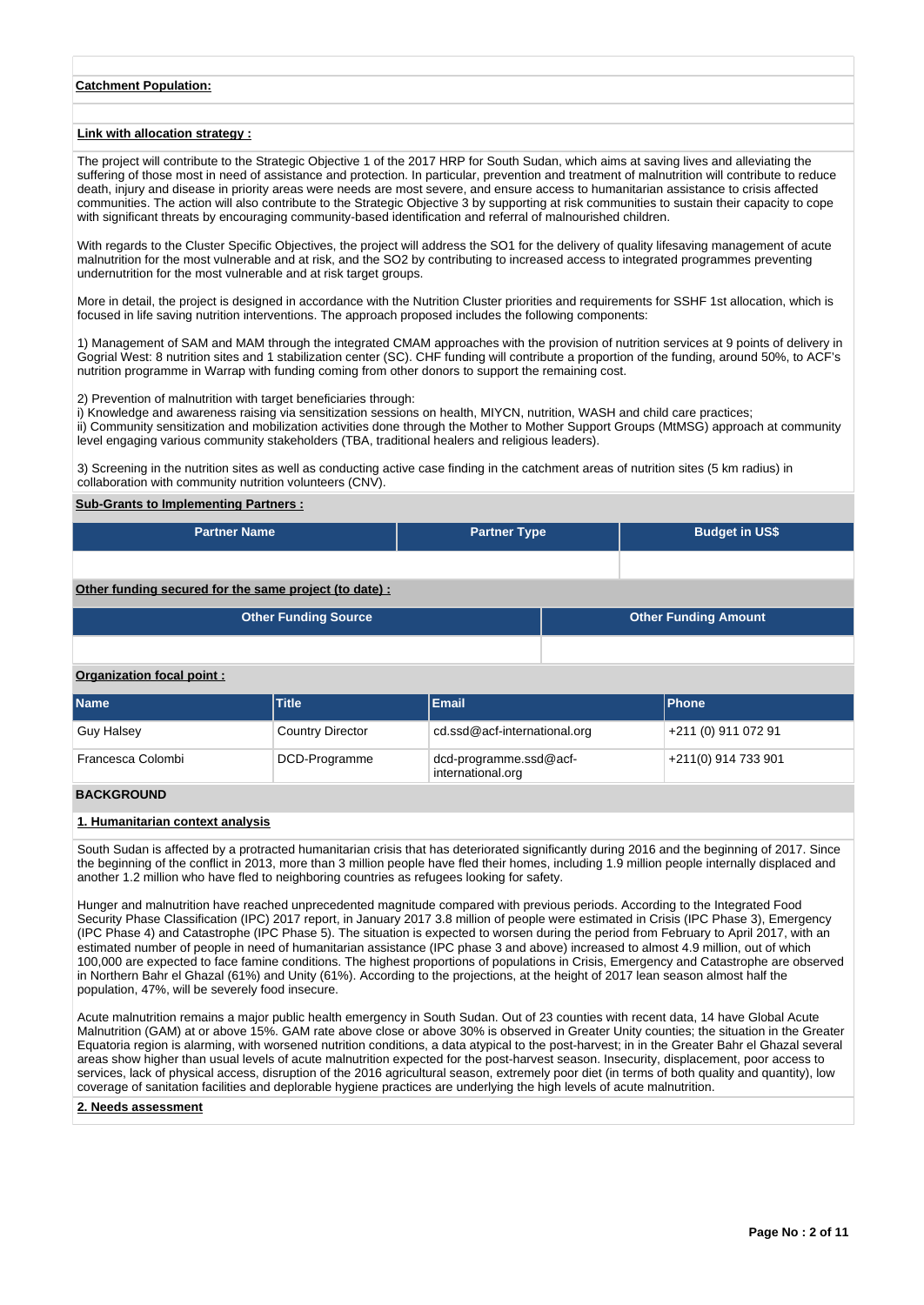According to the last SMART survey conducted in Gogrial West by ACF and World Vision in July 2016, the prevalence of GAM was at 32.5% (28.3 - 36.9, 95% CI), which falls into the critical classification under the IPC emergency classification thresholds (15%-30%) and into the emergency classification under the WHO emergency classification thresholds. Although the harvest towards the end of 2016 will have the emergency classification thresholds. Although the harvest towards the end of 2016 w improved the food security situation in this area, the most recent IPC classifies Gogrial West as in Phase 3 (Crisis) and this situation can be expected to deteriorate as the lean season continues. In addition to this, lack of basic services including poor access to safe water, lack of sanitation facilities and poor hygiene practices are affecting the population, worsening and increasing the risk for vulnerable children and pregnant woman. According to the above mentioned SMART survey, a large majority of households interviewed, 75.1% (70.9 – 79.2, 95% CI) declared getting water from improved sources, however more than half of them are doing nothing to treat water (55.4% (49.6 – 59.1, 95% CI). Furthermore, while a majority of respondents declared washing their hands before cooking, eating or feeding the baby, only 31.5% (27.1 – 35.9, 95% CI) reported washing their hands after defecating. Almost all respondents (98.1% (96.8 – 99.4, 95% CI) reported defecating in undesignated open areas, which may increase the faecal oral transmission of infection.

### **3. Description Of Beneficiaries**

### Direct beneficiaries will comprise:

- Malnourished children U5 and PLW identified according to the following criteria: children (6-59 months) with bilateral pitting Oedema (grade +/++) or severe wasting W/H Z-score <-3 and/or MUAC < 115 mm, and appetite test passed, no medical complication, clinically well will be treated in Outpatient Therapeutic Program (OTP). For SC, children with bilateral pitting Oedema +++ or any grade with severe wasting, or SAM with medical complications will be targeted including infants under 6 months with bilateral pitting Oedema or visible wasting. Targeting for MAM is based on W/H Z-score ≥ -3 - < -2 MUAC ≥115mm - <125mm, no Oedema and clinically well and with good appetite. Malnourished PLW having MUAC below 230mm will be treated through Targeted Supplementary Feeding Program (TSFP) - Caregiver of children U5 admitted in SC / OTP / TSFP who participate in sensitization session on MIYCN, Health, Nutrition, WASH and care practices

- At community level, mothers who are part of Mother-to-Mother Support groups

- Community Nutrition Volunteers trained on screening technics and referral process, as well as home visits for households with children U5 who don't recover well and previously identified by nutrition sites staffs

- State Ministry of Health (SMoH) key staff, County Health Department (CHD) key staff and health facilities staff where ACF has nutrition activities trained on CMAM according to needs identified in order to strengthen linkage between health and nutrition services and integration into health system

#### **4. Grant Request Justification**

ACF has been operational in Warrap since 2005 responding to both chronic and acute needs through an integrated strategy, where nutrition, food security, and water and sanitation activities are reinforced to have a meaningful impact on the communities' resilience. ACF has one static base in Alek (Gogrial West), and manages 8 nutrition sites and 1 Stabilization Center. During 2016, considering all ACF programmes, a total of 17,054 SAM and 28,679 MAM children U5 have been treated, with the following overall performance indicators: cured rate of 75%, mortality rate of 0.0%, defaulter rate 17 % and non-respondet rate of 7.5% (high defaulter and non-respondent rates are due to the breaks in supply chain from both Unicef and WFP during the year). This caseload and the critical outlook and projection of further deterioration as reported in the 2017 IPC justify a continued and strengthened CMAM program in South Sudan, and in Gogrial West in particular, to prevent a further worsening of the nutritional status of vulnerable and food insecure children and PLW. If sustained and adequate assistance is delivered urgently, the Crisis situation can be improved in the coming months and further suffering mitigated.

It is worth noting that the present proposal will not only allow ACF to prevent and treat acute malnutrition through the delivery of lifesaving nutrition services, but it will also contribute to effective prevention thanks to Mother to Mother Support Groups; regular community-based MUAC screening, case identification and referrals of children under 5 year; and sensitization sessions on MIYCN, Nutrition, Health, WASH and child care practices. ACF is negotiating funds from other donors for the coverage of its programme in Gogrial West, however a gap in funding is expected to occur during April. SSHF funds will therefore ensure the continued functioning of ACFs nutrition sites, without closure, during the April to September period.

#### **5. Complementarity**

## **LOGICAL FRAMEWORK**

### **Overall project objective**

Reduce mortality and morbidity among children under 5 (U5) and pregnant and lactating women (PLW) through nutrition specific intervention in former Gogrial West County, Warrap State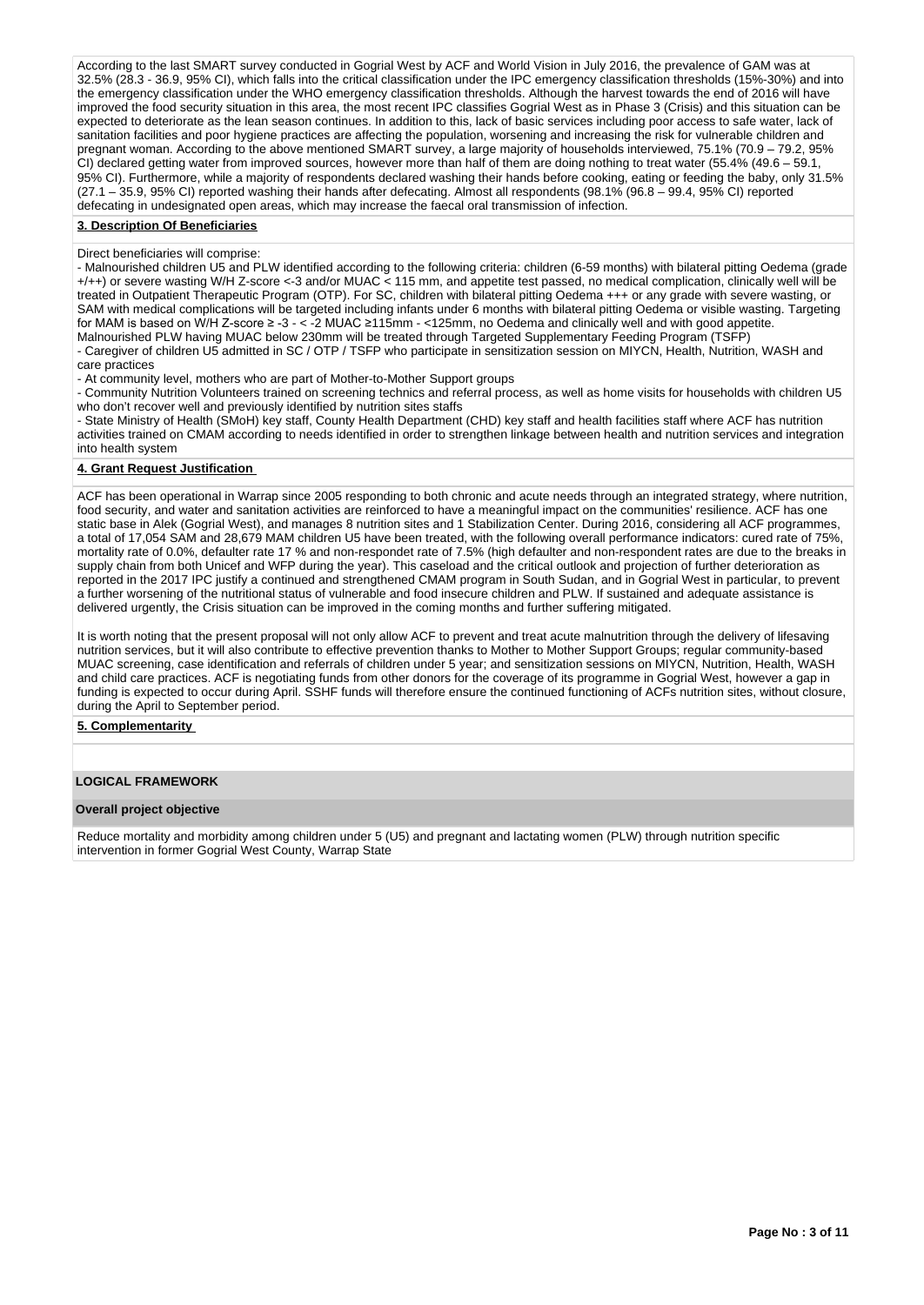| <b>NUTRITION</b>                                                                                              |                                                                                                      |                                 |  |  |  |  |  |  |  |  |
|---------------------------------------------------------------------------------------------------------------|------------------------------------------------------------------------------------------------------|---------------------------------|--|--|--|--|--|--|--|--|
| <b>Cluster objectives</b>                                                                                     | Strategic Response Plan (SRP) objectives                                                             | <b>Percentage of activities</b> |  |  |  |  |  |  |  |  |
| Deliver quality lifesaving management of<br>acute malnutrition for the most vulnerable<br>and at risk.        | SO1: Save lives and alleviate the suffering of<br>those most in need of assistance and<br>protection | 75                              |  |  |  |  |  |  |  |  |
| Increase access to integrated programmes<br>preventing under nutritionfor the most<br>vulnerable and at risk. | SO1: Save lives and alleviate the suffering of<br>those most in need of assistance and<br>protection | 25                              |  |  |  |  |  |  |  |  |

**Contribution to Cluster/Sector Objectives :** To support the nutrition cluster, the project is designed in accordance with the Cluster priorities and requirements for this 1st allocation which is focused in life saving nutrition interventions. The approach proposed includes the following components for the management of SAM and MAM through integrated CMAM:

1. Treatment: Provision of nutrition services at 9 points of delivery in Warrap, comprising of 8 Out-patient Therapeutic Programme (OTP) and Targeted Supplementary Feeding Programme (TSFP), and 1 stabilization center (SC). The Program will use ACF and WHO guidelines (and national guidelines when they will be approved) and SPHERE standards for its programming and in measuring its performance. Children admitted in the SCs will receive specific nutritional and medical treatment for complications as well as systematic treatment, medical follow up, health and nutrition education. Once the child's medical complications are treated and appetite restored, the child will be transferred and continue treatment in the OTPs. Children admitted in the OTPs will receive weekly RUTF rations, nutritional follow up, nutrition and health promotion for caregivers as well as systematic treatment. TSFP will provide treatment for children who are moderately malnourished (MAM). The TSFP provides bi-weekly rations (RUSF/ CSB++) to the beneficiaries as well as nutritional follow up and systematic treatment. 2. Prevention: beneficiaries will be targeted for prevention of malnutrition through i) knowledge and awareness raising via sensitization sessions on health, MIYCN, nutrition, hygiene and child care practices; ii) community sensitization and mobilization activities done through the Mother to Mother Support Groups (MtMSG) approach which will be encouraged to take place at community level and will involve/engage various community stakeholders (TBA, traditional healers, religious leaders, etc.).

3. Screening in the nutrition sites as well as active case finding in the OTP/TSFP catchment area (10 km radius) in collaboration with community nutrition volunteers (CNV). Screening and active case finding contributes to the early detection and referral of acutely malnourished children and contribute to better treatment outcomes. The community will be mobilized to detect and refer malnourished children to the nutrition sites. ACF will as much as possible increase the number of CNVs, involve community leaders, traditional healers at community level to strengthen screening and overall community mobilization activities. The Capacity Building of MoH, CHD and health facility staffs will be enhanced and coverage expanded where training needs are identified and done through theoretical training as well as on-the-job coaching and joint supervision. ACF will build on the gains it had in the past year and ensure that capacity building does not end on training but will continue through on the job training and mentoring/coaching. This will also include advocacy for Health System Strengthening. Under this grant, ACF intends to train CHD and MoH team on CMAM and IYCF guidelines. To enhance sustainability of skills passed on to CHD/MoH partners, ACF will conduct regular joint supervisions with and on job support of CHD/MoH partner

## **Outcome 1**

Increased access to prevention, referral and treatment services for children under 5 suffering from severe and moderate acute malnutrition and pregnant and lactating women in vulnerable communities of former Gogrial West County, Warrap State.

## **Output 1.1**

#### **Description**

Children under 5 suffering from severe or moderate acute malnutrition are admitted and treated in Therapeutic Feeding Program (OTP +SC) / Targeted Supplementary Feeding Program (TSFP)

# **Assumptions & Risks**

-No major disease outbreaks occur

-Security remains stable enough to allow for access

-Beneficiaries and communities collaborate actively and are motivated -Road and air transport means remain functional

-No breakdown in supply pipe-line from the UN agencies

-Collaboration with Ministry of Health, is possible and effective

-Collaboration with UN Agencies involved (i.e. UNICEF, WFP) is effective and in-kind input for these agencies are received in a timely manner

-Skilled personnel/HR is available and consistent

-Good working relations with the Local authorities and RRC officials

-Risks with the highest of probability of occurrence are outbreak of epidemics, escalation of the conflict preventing access, localized or large scale population movements resulting either from conflict or natural disasters like flooding. In such scenarios, based on the scale of the emergency, response required and location program activities could either partially or fully suspended until access can be guaranteed.

## **Indicators**

|                 |                  |                                                                                                                                                      | <b>End cycle beneficiaries</b>                  |  |      | End<br>cycle  |       |
|-----------------|------------------|------------------------------------------------------------------------------------------------------------------------------------------------------|-------------------------------------------------|--|------|---------------|-------|
| Code            | <b>Cluster</b>   | <b>Indicator</b>                                                                                                                                     | <b>Boys</b> Girls<br><b>Women</b><br><b>Men</b> |  |      | <b>Target</b> |       |
| Indicator 1.1.1 | <b>NUTRITION</b> | [Frontline] Estimated number of girls and boys (6-<br>59 months) newly admitted with SAM in OTPs and<br>treated with RUTF supplies from the pipeline |                                                 |  | 336  | 368           | 704   |
|                 |                  | <b>Means of Verification:</b> Monthly Qualitative and Quantitative report, databases, Activity Progress Report (APR)                                 |                                                 |  |      |               |       |
| Indicator 1.1.2 | NUTRITION        | [Frontline] Estimated number of girls and boys (6-<br>59 months) newly admitted with MAM and treated<br>with RUSF supplies from the pipeline         |                                                 |  | 3,07 | 3,31          | 6,384 |
|                 |                  | <b>Means of Verification</b> : Monthly Qualitative and Quantitative report, databases, Activity Progress Report (APR)                                |                                                 |  |      |               |       |
| Indicator 1.1.3 | NUTRITION        | [Frontline] Percentage of MAM discharged cured<br>(cure rate) out of the total discharged from TSFP<br>services                                      |                                                 |  |      |               | 75    |
|                 |                  | <b>Means of Verification:</b> Monthly Qualitative and Quantitative report, databases, Activity Progress Report (APR)                                 |                                                 |  |      |               |       |
| Indicator 1.1.4 | NUTRITION        | [Frontline] Percentage of MAM children died<br>(death rate) out of the total discharged from TSFP                                                    |                                                 |  |      |               | 3     |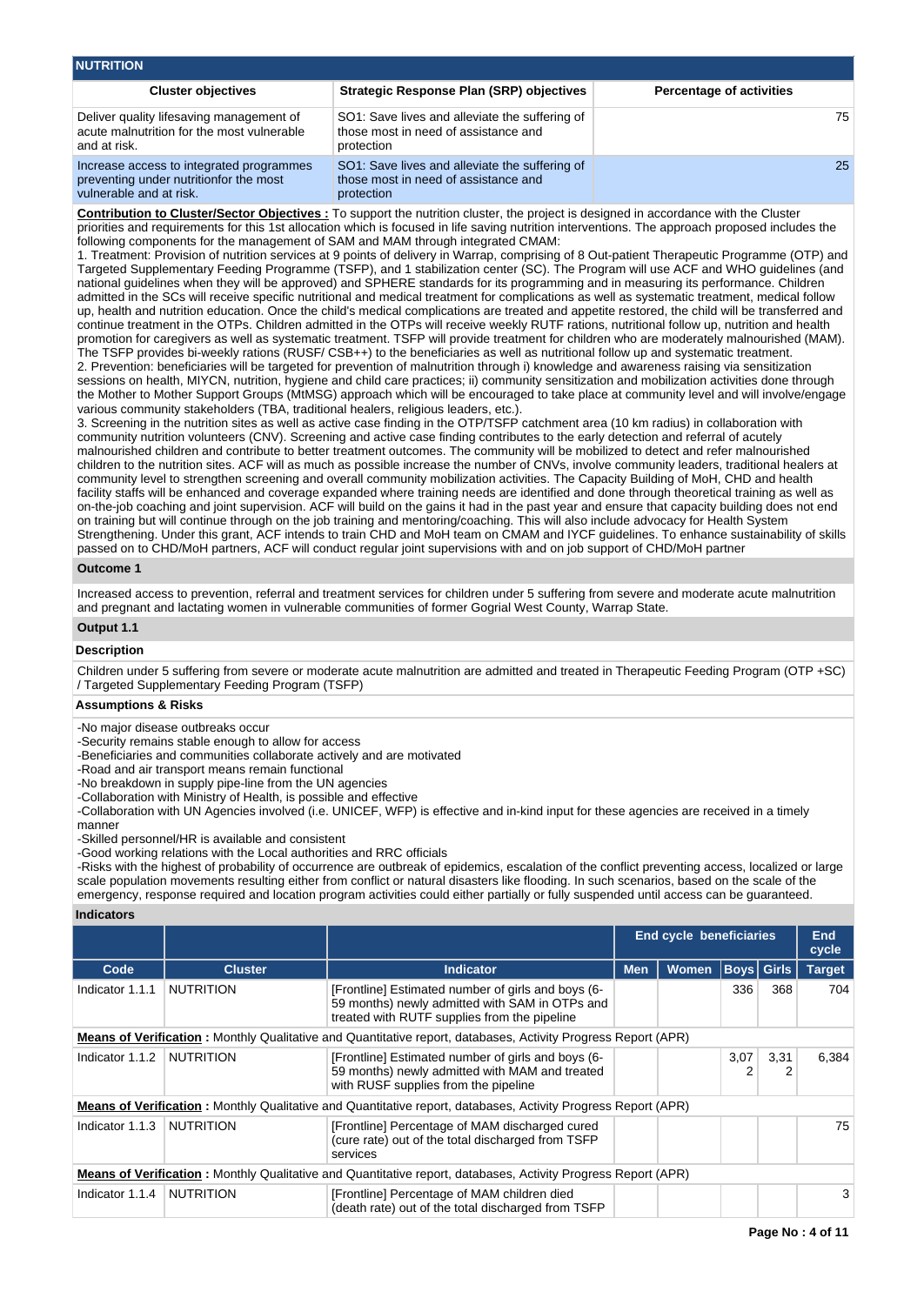|                                |                                                                                                                                                                                                                                                                                                                                                     | <b>Means of Verification</b> : Monthly Qualitative and Quantitative report, databases, Activity Progress Report (APR)                                                                                                                                                                                                                                                                                                                    |            |                                |                   |           |                        |
|--------------------------------|-----------------------------------------------------------------------------------------------------------------------------------------------------------------------------------------------------------------------------------------------------------------------------------------------------------------------------------------------------|------------------------------------------------------------------------------------------------------------------------------------------------------------------------------------------------------------------------------------------------------------------------------------------------------------------------------------------------------------------------------------------------------------------------------------------|------------|--------------------------------|-------------------|-----------|------------------------|
| Indicator 1.1.5                | <b>NUTRITION</b>                                                                                                                                                                                                                                                                                                                                    | [Frontline] Number of monthly average of children<br>(6-59 months) screened in the community during<br>the project period (should be reported once)                                                                                                                                                                                                                                                                                      |            |                                | 1,44<br>0         | 1,56<br>0 | 3,000                  |
|                                | <b>Means of Verification:</b> Monthly reports                                                                                                                                                                                                                                                                                                       |                                                                                                                                                                                                                                                                                                                                                                                                                                          |            |                                |                   |           |                        |
| Indicator 1.1.6                | <b>NUTRITION</b>                                                                                                                                                                                                                                                                                                                                    | [Frontline] Number of children (6-59 months)<br>screened and referred for treatment of either SAM<br>or MAM                                                                                                                                                                                                                                                                                                                              |            |                                | 1,53<br>8         | 1,66<br>6 | 3,204                  |
|                                | <b>Means of Verification:</b> Monthly reports                                                                                                                                                                                                                                                                                                       |                                                                                                                                                                                                                                                                                                                                                                                                                                          |            |                                |                   |           |                        |
| <b>Activities</b>              |                                                                                                                                                                                                                                                                                                                                                     |                                                                                                                                                                                                                                                                                                                                                                                                                                          |            |                                |                   |           |                        |
| Activity 1.1.1                 |                                                                                                                                                                                                                                                                                                                                                     |                                                                                                                                                                                                                                                                                                                                                                                                                                          |            |                                |                   |           |                        |
|                                |                                                                                                                                                                                                                                                                                                                                                     | Provide therapeutic treatment to SAM and MAM children U5 through SC / OTP / TSFP                                                                                                                                                                                                                                                                                                                                                         |            |                                |                   |           |                        |
| Activity 1.1.2                 |                                                                                                                                                                                                                                                                                                                                                     |                                                                                                                                                                                                                                                                                                                                                                                                                                          |            |                                |                   |           |                        |
|                                |                                                                                                                                                                                                                                                                                                                                                     | Organize regular community-based MUAC screening, case identification and referrals of children under 5 years                                                                                                                                                                                                                                                                                                                             |            |                                |                   |           |                        |
| Output 1.2                     |                                                                                                                                                                                                                                                                                                                                                     |                                                                                                                                                                                                                                                                                                                                                                                                                                          |            |                                |                   |           |                        |
| <b>Description</b>             |                                                                                                                                                                                                                                                                                                                                                     |                                                                                                                                                                                                                                                                                                                                                                                                                                          |            |                                |                   |           |                        |
|                                | PLW suffering from acute malnutrition are admitted and treated in TSFP                                                                                                                                                                                                                                                                              |                                                                                                                                                                                                                                                                                                                                                                                                                                          |            |                                |                   |           |                        |
| <b>Assumptions &amp; Risks</b> |                                                                                                                                                                                                                                                                                                                                                     |                                                                                                                                                                                                                                                                                                                                                                                                                                          |            |                                |                   |           |                        |
| manner                         | -No major disease outbreaks occur<br>-Security remains stable enough to allow for access<br>-Beneficiaries and communities collaborate actively and are motivated<br>-Road and air transport means remain functional<br>-No breakdown in supply pipe-line from the UN agencies<br>-Collaboration with Ministry of Health, is possible and effective | -Collaboration with UN Agencies involved (i.e. UNICEF, WFP, FAO) is effective and in-kind input for these agencies are received in a timely                                                                                                                                                                                                                                                                                              |            |                                |                   |           |                        |
|                                | -Skilled personnel/HR is available and consistent<br>-Good working relations with the Local authorities and RRC officials                                                                                                                                                                                                                           | -Risks with the highest of probability of occurrence are outbreak of epidemics, escalation of the conflict preventing access, localized or large<br>scale population movements resulting either from conflict or natural disasters like flooding. In such scenarios, based on the scale of the<br>emergency, response required and location program activities could either partially or fully suspended until access can be guaranteed. |            |                                |                   |           |                        |
| <b>Indicators</b>              |                                                                                                                                                                                                                                                                                                                                                     |                                                                                                                                                                                                                                                                                                                                                                                                                                          |            |                                |                   |           |                        |
|                                |                                                                                                                                                                                                                                                                                                                                                     |                                                                                                                                                                                                                                                                                                                                                                                                                                          |            | <b>End cycle beneficiaries</b> |                   |           | <b>End</b>             |
| Code                           | <b>Cluster</b>                                                                                                                                                                                                                                                                                                                                      | <b>Indicator</b>                                                                                                                                                                                                                                                                                                                                                                                                                         |            | Women                          |                   |           | cycle                  |
| Indicator 1.2.1                | <b>NUTRITION</b>                                                                                                                                                                                                                                                                                                                                    | [Frontline] Number of PLWs with acute<br>malnutrition newly admitted for treatment in TSFP                                                                                                                                                                                                                                                                                                                                               | <b>Men</b> | 2,313                          | <b>Boys</b> Girls |           | <b>Target</b><br>2,313 |
|                                |                                                                                                                                                                                                                                                                                                                                                     | <b>Means of Verification</b> : Monthly Qualitative and Quantitative report, databases, Activity Progress Report (APR)                                                                                                                                                                                                                                                                                                                    |            |                                |                   |           |                        |
| Indicator 1.2.2 NUTRITION      |                                                                                                                                                                                                                                                                                                                                                     | [Frontline] Percentage of PLWs who consider the<br>complaints mechanisms effective, Confidential<br>and safe.                                                                                                                                                                                                                                                                                                                            |            |                                |                   |           | 80                     |
|                                | <b>Means of Verification:</b> Endline survey                                                                                                                                                                                                                                                                                                        |                                                                                                                                                                                                                                                                                                                                                                                                                                          |            |                                |                   |           |                        |
| <b>Activities</b>              |                                                                                                                                                                                                                                                                                                                                                     |                                                                                                                                                                                                                                                                                                                                                                                                                                          |            |                                |                   |           |                        |
| Activity 1.2.1                 |                                                                                                                                                                                                                                                                                                                                                     |                                                                                                                                                                                                                                                                                                                                                                                                                                          |            |                                |                   |           |                        |
|                                | Provide treatment for acutely malnourished PLW through TSFP                                                                                                                                                                                                                                                                                         |                                                                                                                                                                                                                                                                                                                                                                                                                                          |            |                                |                   |           |                        |
| <b>Activity 1.2.2</b>          |                                                                                                                                                                                                                                                                                                                                                     |                                                                                                                                                                                                                                                                                                                                                                                                                                          |            |                                |                   |           |                        |
|                                |                                                                                                                                                                                                                                                                                                                                                     | Organize regular community-based MUAC screening, case identification and referrals of PLW                                                                                                                                                                                                                                                                                                                                                |            |                                |                   |           |                        |
| Activity 1.2.3                 |                                                                                                                                                                                                                                                                                                                                                     |                                                                                                                                                                                                                                                                                                                                                                                                                                          |            |                                |                   |           |                        |
|                                |                                                                                                                                                                                                                                                                                                                                                     | Ensure complaints and feedback mechanism is present at all nutrition sites                                                                                                                                                                                                                                                                                                                                                               |            |                                |                   |           |                        |
| Output 1.3                     |                                                                                                                                                                                                                                                                                                                                                     |                                                                                                                                                                                                                                                                                                                                                                                                                                          |            |                                |                   |           |                        |
| <b>Description</b>             |                                                                                                                                                                                                                                                                                                                                                     |                                                                                                                                                                                                                                                                                                                                                                                                                                          |            |                                |                   |           |                        |
|                                |                                                                                                                                                                                                                                                                                                                                                     | Prevention of malnutrition among children U5 and pregnant and lactating mothers                                                                                                                                                                                                                                                                                                                                                          |            |                                |                   |           |                        |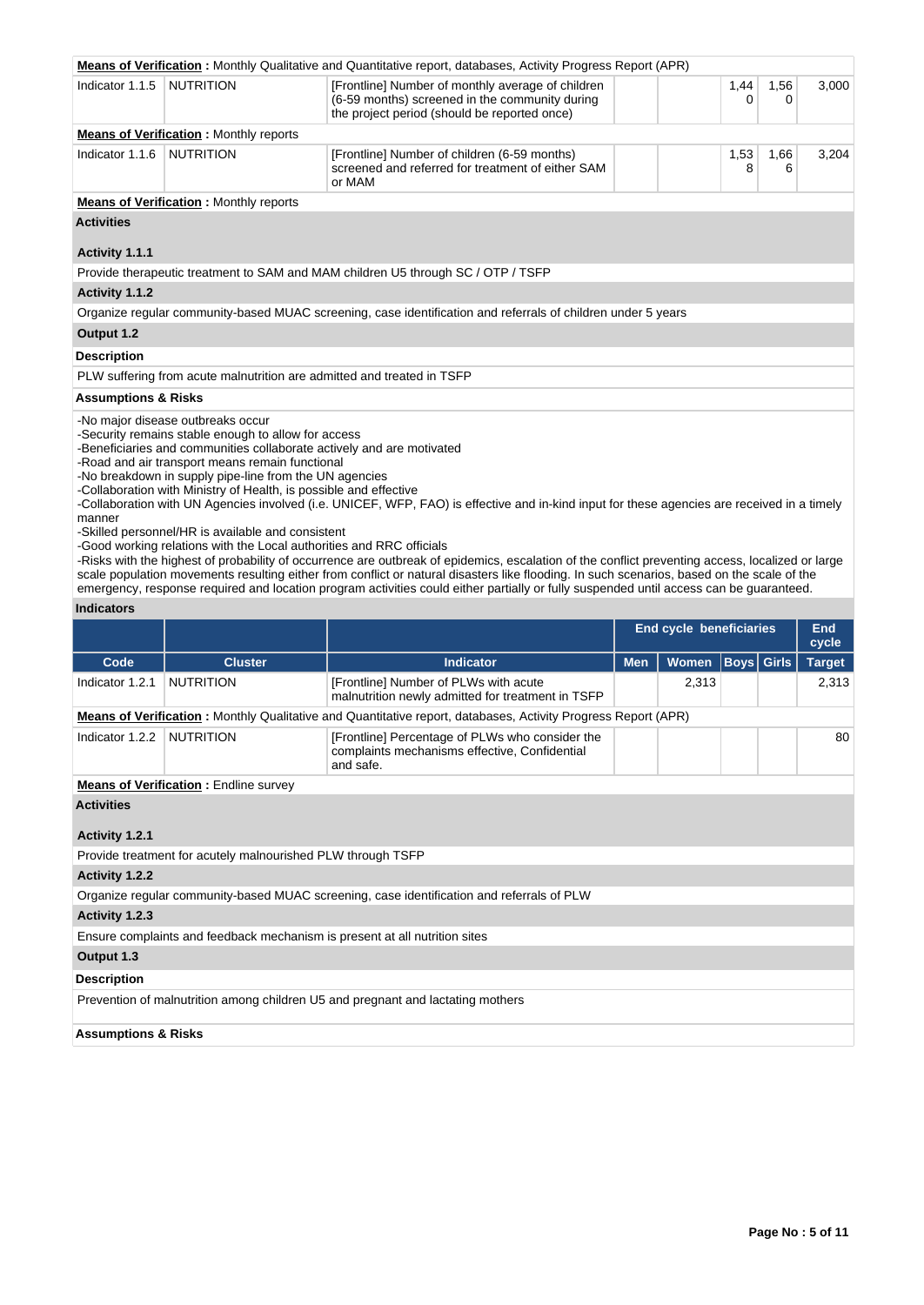# -No major disease outbreaks occur

-Security remains stable enough to allow for access

-Beneficiaries and communities collaborate actively and are motivated

-Road and air transport means remain functional

-No breakdown in supply pipe-line from the UN agencies

-Collaboration with Ministry of Health, is possible and effective

-Collaboration with UN Agencies involved (i.e. UNICEF, WFP) is effective and in-kind input for these agencies are received in a timely manner

-Skilled personnel/HR is available and consistent

-Good working relations with the Local authorities and RRC officials

-Risks with the highest of probability of occurrence are outbreak of epidemics, escalation of the conflict preventing access, localized or large scale population movements resulting either from conflict or natural disasters like flooding. In such scenarios, based on the scale of the emergency, response required and location program activities could either partially or fully suspended until access can be guaranteed.

## **Indicators**

|                   |                                                                                |                                                                                                                                                                                                                                            | <b>End cycle beneficiaries</b> |              |  | <b>End</b><br>cycle |               |
|-------------------|--------------------------------------------------------------------------------|--------------------------------------------------------------------------------------------------------------------------------------------------------------------------------------------------------------------------------------------|--------------------------------|--------------|--|---------------------|---------------|
| Code              | <b>Cluster</b>                                                                 | <b>Indicator</b>                                                                                                                                                                                                                           | <b>Men</b>                     | <b>Women</b> |  | <b>Boys</b> Girls   | <b>Target</b> |
| Indicator 1.3.1   | <b>NUTRITION</b>                                                               | [Frontline] Number of functional mother-to-mother<br>support groups                                                                                                                                                                        |                                |              |  |                     | 24            |
|                   | <b>Means of Verification: Attendance sheet, Activity Progress Report (APR)</b> |                                                                                                                                                                                                                                            |                                |              |  |                     |               |
| Indicator 1.3.2   | <b>NUTRITION</b>                                                               | # of pregnant and lactating women and caretakers<br>of children U5 months reached with sensitization<br>sessions                                                                                                                           |                                |              |  |                     | 7,566         |
|                   |                                                                                | <b>Means of Verification:</b> Monthly Qualitative and Quantitative report, databases, Activity Progress Report (APR)                                                                                                                       |                                |              |  |                     |               |
| Indicator 1.3.3   | <b>NUTRITION</b>                                                               | # Community Nutrition Volunteers (CNV) trained<br>on key sensitization messages, screening &<br>referral                                                                                                                                   |                                |              |  |                     | 20            |
|                   | <b>Means of Verification: Attendance sheet, Activity Progress Report (APR)</b> |                                                                                                                                                                                                                                            |                                |              |  |                     |               |
| Indicator 1.3.4   | <b>NUTRITION</b>                                                               | Number of women within the MTMSGs sensitized<br>on GBV issues and available protection measures<br>and actors                                                                                                                              |                                |              |  |                     | 360           |
|                   | <b>Means of Verification:</b> Monthly reports                                  |                                                                                                                                                                                                                                            |                                |              |  |                     |               |
| <b>Activities</b> |                                                                                |                                                                                                                                                                                                                                            |                                |              |  |                     |               |
| Activity 1.3.1    |                                                                                |                                                                                                                                                                                                                                            |                                |              |  |                     |               |
|                   | caregivers of children U5 in CMAM program as well as PLW in TSFP               | Provide regular sensitization sessions (on MIYCN, Nutrition, Health, WASH and child care practices) at all nutrition sites for mothers and                                                                                                 |                                |              |  |                     |               |
| Activity 1.3.2    |                                                                                |                                                                                                                                                                                                                                            |                                |              |  |                     |               |
|                   |                                                                                | Organize Mother-to-Mother support groups within catchment areas of nutrition sites to facilitate open discussions and demonstrations, and<br>utilize these peer group as a channel to further promote and protect adequate MIYCN practices |                                |              |  |                     |               |
| Activity 1.3.3    |                                                                                |                                                                                                                                                                                                                                            |                                |              |  |                     |               |
|                   | regular nutrition screening and referral of children U5 and PLW                | Identify and train Community Volunteers to provide key messages on health/nutrition/WASH and child care practices, as well as conduct                                                                                                      |                                |              |  |                     |               |

**Activity 1.3.4** 

Sensitize women within the MTMSGs on GBV issues and available protection measures and actors in the area

## **Additional Targets :**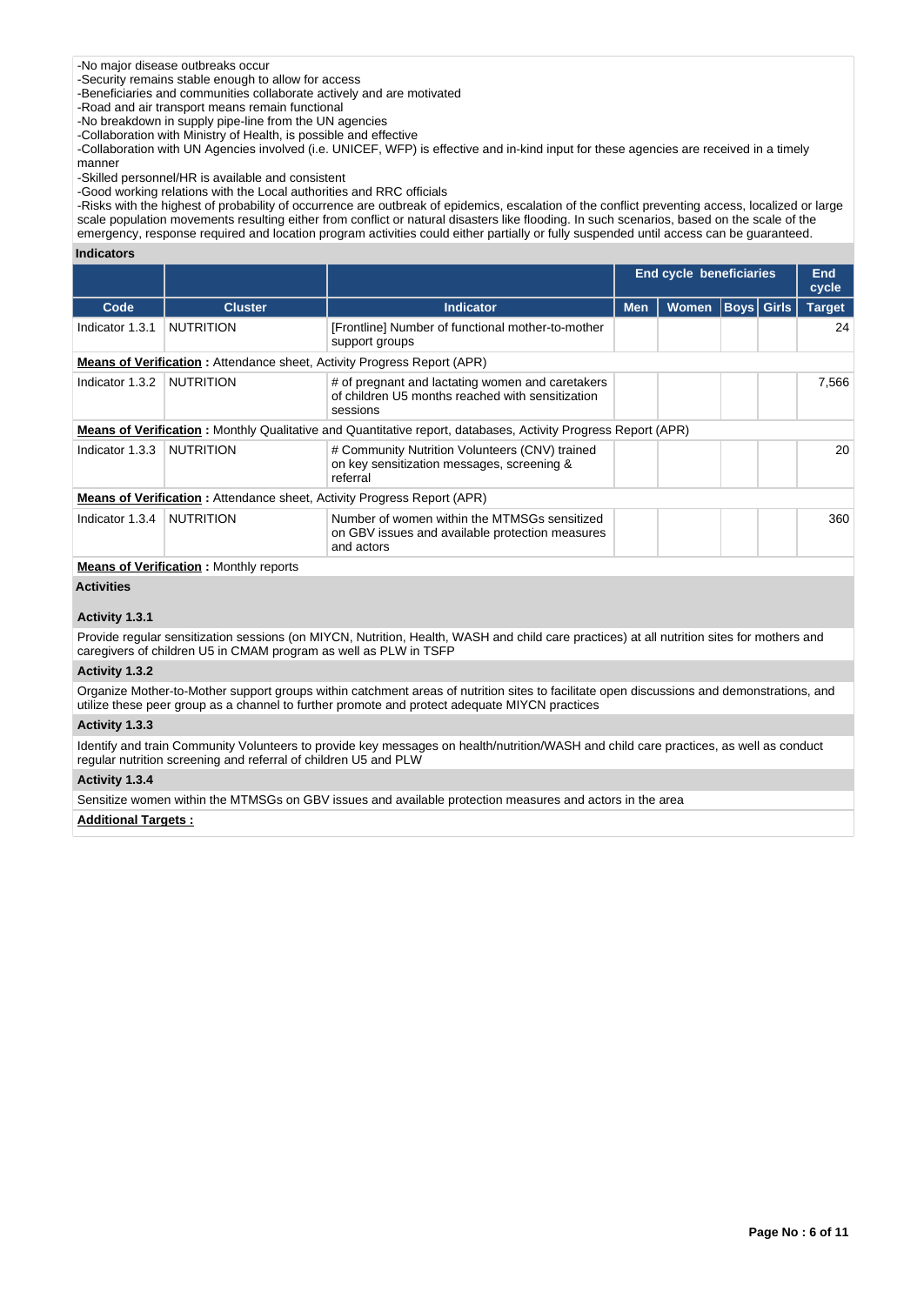# **Monitoring & Reporting plan**

Monitoring of project activities will be done at weekly basis by field staff under the guidance and supervision of the Program Manager and Roving Nutrition Specialist and through periodic visits from the Country Technical Coordinators. Qualitative and quantitative tools will be used to capture record and analyze the data collected in monthly basis. For that, an Activity Progress Report (APR) will be prepared and used, including the original work plan, real advances in activity implementation, constraints, indicators, sources of information and staff responsibilities. For quality assurance purposes, technical support on specific program activities will be provided by sector Technical Advisors from HQs. Tailor made forms will be used by the Field Data Analyst to collect relevant statistical data to feed into ACF database. Qualitative data, human stories, lessons leant and best practices will be documented by the teams and feed into the Project Management Cycle to refine and further contextualize project activities. ACF will put in place a simple community feedback mechanism to secure application of good management practices.

Community management committees, comprised of representatives from the target communities/villages, will be formed to facilitate BNFs selection, distributions and implementation of project activities in a transparent manner. Local hearing committees will also be responsible for receiving complaints and addressing them or passing them on to ACF where and when these cannot be resolved at the village/community level. ACF field staff will always be available to address complaints on the spot. ACF will submit monthly reports to the cluster and CHD timely. Reports will also be shared with State level coordination forum on regular basis. Joint monitoring visits with CHD will be conducted monthly and or bi-monthly as need arises.

#### **Workplan**

| <b>Activitydescription</b>                                                                                                                                                                                                                                       | Year |  |    | 5            |                         |              | 8            | 9            |  |  |
|------------------------------------------------------------------------------------------------------------------------------------------------------------------------------------------------------------------------------------------------------------------|------|--|----|--------------|-------------------------|--------------|--------------|--------------|--|--|
| Activity 1.1.1: Provide therapeutic treatment to SAM and MAM children U5 through<br>SC/OTP/TSFP                                                                                                                                                                  | 2017 |  | X. | <b>X</b>     | ΙX.                     | $X \times X$ |              |              |  |  |
| Activity 1.1.2: Organize regular community-based MUAC screening, case<br>identification and referrals of children under 5 years                                                                                                                                  | 2017 |  | X  | $\mathsf{x}$ | IX.                     | ΙX.          | ΙX.          | X            |  |  |
| Activity 1.2.1: Provide treatment for acutely malnourished PLW through TSFP                                                                                                                                                                                      | 2017 |  | X  | X            | X                       | <sup>X</sup> | ΙX.          | X            |  |  |
| Activity 1.2.2: Organize regular community-based MUAC screening, case<br>identification and referrals of PLW                                                                                                                                                     | 2017 |  | X  | $\times$     | ΙX.                     | ΙX.          | $\mathsf{X}$ | $\mathsf{x}$ |  |  |
| Activity 1.2.3: Ensure complaints and feedback mechanism is present at all<br>nutrition sites                                                                                                                                                                    | 2017 |  | X  | X            | X                       | ΙX           | X            | X            |  |  |
| Activity 1.3.1: Provide regular sensitization sessions (on MIYCN, Nutrition, Health,<br>WASH and child care practices) at all nutrition sites for mothers and caregivers of<br>children U5 in CMAM program as well as PLW in TSFP                                | 2017 |  | X  | $\mathsf{x}$ | IX.                     | ΙX.          | $\mathsf{X}$ | $\mathsf{x}$ |  |  |
| Activity 1.3.2: Organize Mother-to-Mother support groups within catchment areas<br>of nutrition sites to facilitate open discussions and demonstrations, and utilize<br>these peer group as a channel to further promote and protect adequate MIYCN<br>practices | 2017 |  | X  | $\mathsf{x}$ | $\overline{\mathsf{x}}$ | ΙX.          | $\times$     | $\mathsf{x}$ |  |  |
| Activity 1.3.3: Identify and train Community Volunteers to provide key messages on<br>health/nutrition/WASH and child care practices, as well as conduct regular nutrition<br>screening and referral of children U5 and PLW                                      | 2017 |  | X  | $\mathsf{x}$ | $\mathsf{X}$            | X            | X.           | $\mathsf{x}$ |  |  |
| Activity 1.3.4: Sensitize women within the MTMSGs on GBV issues and available<br>protection measures and actors in the area                                                                                                                                      | 2017 |  | X  | X            | X                       | ΙX           | ΙX.          | X            |  |  |

### **OTHER INFO**

## **Accountability to Affected Populations**

Globally, ACF follow the 2010, Humanitarian Accountability Partnership (HAP) guidelines for accountability to affected populations. In practice this focuses on 5 key commitments for how ACF works with affected populations.

1. Transparency: Provide accessible and timely information to affected populations on organizational procedures,structures and processes that affect them to ensure that they can make informed decisions and choices, and facilitate a dialogue between an organisation and its affected populations over information provision.

2. Feedback and complaints: Actively seek the views of affected populations to improve policy and practice in programming, ensuring that feedback and complaints mechanisms are streamlined, appropriate and robust enough to deal with (communicate, receive, process, respond to and learn from) complaints about breaches in policy and stakeholder dissatisfaction.

3. Participation: Enable affected populations to play an active role in the decision-making processes that affect them through the establishment of clear guidelines and practices to engage them appropriately and ensure that the most marginalised and affected are represented and have influence.

4. Design, monitoring and evaluation: Design, monitor and evaluate the goals and objectives of programmes with the involvement of affected populations, feeding learning back into the organisation on an ongoing basis and reporting on the results of the process. 5. Leadership/Governance: Demonstrate their commitment to accountability to affected populations by ensuring feedback and accountability mechanisms are integrated into country strategies, programme proposals, monitoring and evaluations, recruitment, staff inductions, trainings and performance management, partnership agreements, and highlighted in reporting.

We also understand that working to implement these commitments can be particularly challenging when humanitarian access is limited or absent. For example, communication and information flow can be intermittent and difficulties can emerge in ensuring participation or representation; basic elements of an accountable response. Therefor we will work closely with other partners in the affected areas to ensure that a harmonize approach to the key aspects of HAP guidelines can be adapted.

#### **Implementation Plan**

In Warrap ACF proposes to extend the ongoing nutrition program to continue lifesaving CMAM actions in the communities throughout 2017 with support from SSHF, GAC, Unicef and WFP. ACF will continue to train MoH and partners (at national, state and county levels) to boost knowledge and capacities on CMAM and IYCF. ACF will in the future pilot the feasibility of integrating SAM treatment in few PHCC/PHCU in order to ensure progressive institutionalization of SAM management in the health system in the coming years.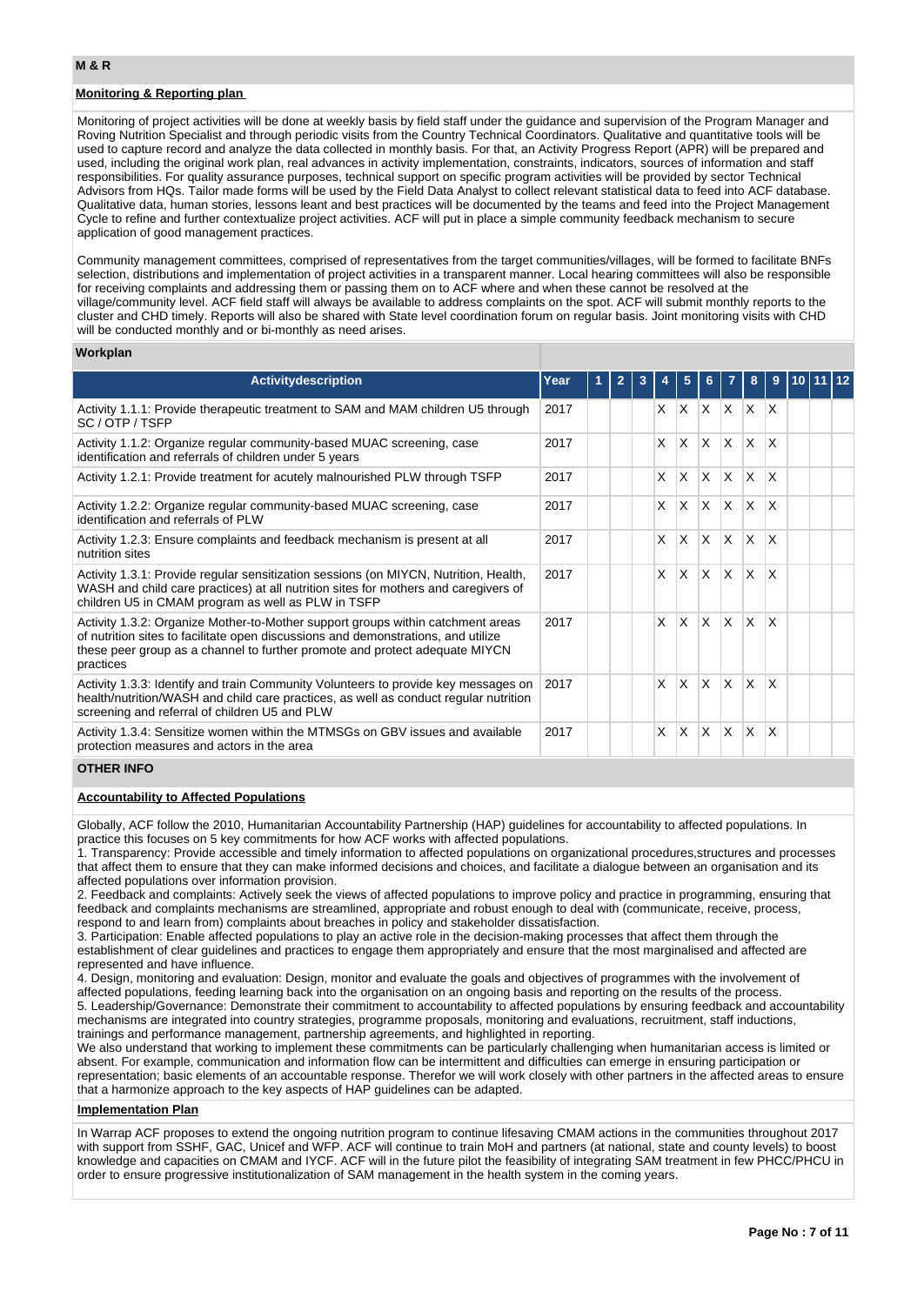| Coordination with other Organizations in project area                                                                                                                                                                                                                                                                                                                                                                                                                                                                                                                          |                                                                                                                                                                                                                                                                                                                                                                                                                                                                                                                                                                                                                                                                                                                                                                                                                                                                                                                                                                                                                                                                                                                                                                                                                                                                                                                                                                                                                                                                                                                                                                                                                                                                                                                                                                                                                                                                                                                                                                                                                                                                                                                                                                                   |
|--------------------------------------------------------------------------------------------------------------------------------------------------------------------------------------------------------------------------------------------------------------------------------------------------------------------------------------------------------------------------------------------------------------------------------------------------------------------------------------------------------------------------------------------------------------------------------|-----------------------------------------------------------------------------------------------------------------------------------------------------------------------------------------------------------------------------------------------------------------------------------------------------------------------------------------------------------------------------------------------------------------------------------------------------------------------------------------------------------------------------------------------------------------------------------------------------------------------------------------------------------------------------------------------------------------------------------------------------------------------------------------------------------------------------------------------------------------------------------------------------------------------------------------------------------------------------------------------------------------------------------------------------------------------------------------------------------------------------------------------------------------------------------------------------------------------------------------------------------------------------------------------------------------------------------------------------------------------------------------------------------------------------------------------------------------------------------------------------------------------------------------------------------------------------------------------------------------------------------------------------------------------------------------------------------------------------------------------------------------------------------------------------------------------------------------------------------------------------------------------------------------------------------------------------------------------------------------------------------------------------------------------------------------------------------------------------------------------------------------------------------------------------------|
| Name of the organization                                                                                                                                                                                                                                                                                                                                                                                                                                                                                                                                                       | Areas/activities of collaboration and rationale                                                                                                                                                                                                                                                                                                                                                                                                                                                                                                                                                                                                                                                                                                                                                                                                                                                                                                                                                                                                                                                                                                                                                                                                                                                                                                                                                                                                                                                                                                                                                                                                                                                                                                                                                                                                                                                                                                                                                                                                                                                                                                                                   |
|                                                                                                                                                                                                                                                                                                                                                                                                                                                                                                                                                                                |                                                                                                                                                                                                                                                                                                                                                                                                                                                                                                                                                                                                                                                                                                                                                                                                                                                                                                                                                                                                                                                                                                                                                                                                                                                                                                                                                                                                                                                                                                                                                                                                                                                                                                                                                                                                                                                                                                                                                                                                                                                                                                                                                                                   |
| <b>Environment Marker Of The Project</b>                                                                                                                                                                                                                                                                                                                                                                                                                                                                                                                                       |                                                                                                                                                                                                                                                                                                                                                                                                                                                                                                                                                                                                                                                                                                                                                                                                                                                                                                                                                                                                                                                                                                                                                                                                                                                                                                                                                                                                                                                                                                                                                                                                                                                                                                                                                                                                                                                                                                                                                                                                                                                                                                                                                                                   |
| <b>Gender Marker Of The Project</b>                                                                                                                                                                                                                                                                                                                                                                                                                                                                                                                                            |                                                                                                                                                                                                                                                                                                                                                                                                                                                                                                                                                                                                                                                                                                                                                                                                                                                                                                                                                                                                                                                                                                                                                                                                                                                                                                                                                                                                                                                                                                                                                                                                                                                                                                                                                                                                                                                                                                                                                                                                                                                                                                                                                                                   |
| 2a-The project is designed to contribute significantly to gender equality                                                                                                                                                                                                                                                                                                                                                                                                                                                                                                      |                                                                                                                                                                                                                                                                                                                                                                                                                                                                                                                                                                                                                                                                                                                                                                                                                                                                                                                                                                                                                                                                                                                                                                                                                                                                                                                                                                                                                                                                                                                                                                                                                                                                                                                                                                                                                                                                                                                                                                                                                                                                                                                                                                                   |
| <b>Justify Chosen Gender Marker Code</b>                                                                                                                                                                                                                                                                                                                                                                                                                                                                                                                                       |                                                                                                                                                                                                                                                                                                                                                                                                                                                                                                                                                                                                                                                                                                                                                                                                                                                                                                                                                                                                                                                                                                                                                                                                                                                                                                                                                                                                                                                                                                                                                                                                                                                                                                                                                                                                                                                                                                                                                                                                                                                                                                                                                                                   |
| making responsibilities, educational opportunities and participation in politics at local, regional and national level. South Sudan is a<br>and partnership. For example, women often need the consent of men to participate in activities outside their domestic sphere, so for a<br>will also be made to promote women membership and participation in local decision-making bodies and committees, which have been<br>traditionally dominated by men. The creation of MTMSGs will be empowering and strengthening for women, providing support also to<br>gaps are noticed. | 48% female. Gender dynamics in South Sudan remain shaped by the prevailing socio-cultural norms that generally favor males for decision-<br>patriarchal society where women are still disadvantaged and are considered inferior to men. As such, they have limited access to schools<br>and decision-making power. Currently there is no reliable data detailing the prevalence of GBV in South Sudan, however physical violence,<br>domestic violence, early and forced marriage as well as sexual violence are considered widespread across the country and it is estimated<br>that more than half of young women aged 15-24 years in South Sudan have suffered some form of GBV. Nutritional status can be affected<br>by several factors relating to gender and it is vital that these points are acknowledged as part of program design. As women are traditionally<br>the head caregiver of the family in South Sudan, ACF's activities naturally converge with women's roles. However, the nutrition component<br>of the proposed action will not solely focus on women, but will encourage men's participation as agents to change to close the gender gap.<br>Both men and women need to be involved in this process, acknowledging their respective roles and needs, and fostering mutual awareness<br>woman to take her child to CMAM treatment sites requires men to be sufficiently informed about the CMAM program. In order to ensure that<br>both men and women are involved, ACF will engage communities through community awareness activities held at a HH level. This will be<br>done by Community Volunteers allowing access to both men and women to ensure all members of a HH are informed and engaged in the<br>activities. Mass sensitization campaigns will also be organized at community level to raise awareness in each category of population. Both<br>women and men will be included in the process of selecting safe distribution points and nutrition sites to reduce the associated risks. Efforts<br>female-headed HH. Finally, treatment will be monitored by gender to identify variations and ensure immediate action is taken when large |

**Protection Mainstreaming**

**Country Specific Information**

**Safety and Security** 

**Access**

**BUDGET**

| Code | <b>Budget Line Description</b>                        |   | D / S Quantity Unit | cost                   | <b>Duration</b><br><b>Recurran</b><br>ce | $\frac{9}{6}$<br>charged<br>to CHF | <b>Total Cost</b> |
|------|-------------------------------------------------------|---|---------------------|------------------------|------------------------------------------|------------------------------------|-------------------|
|      | <b>Staff and Other Personnel Costs</b>                |   |                     |                        |                                          |                                    |                   |
| 1.1  | WRP NUT PROGRAM MANAGER                               | D | $\mathbf{1}$        | 6,087<br>.00           | 6                                        | 58.33                              | 21,303.28         |
|      | Responsible for overall project management            |   |                     |                        |                                          |                                    |                   |
| 1.2  | ROVING MEDICAL DOCTOR                                 | D | 1 <sup>1</sup>      | 6,412<br>.00           | 6                                        | 17.00                              | 6,540.24          |
|      | Responsible for ensuring clinical standards at the SC |   |                     |                        |                                          |                                    |                   |
| 1.3  | WRP NUT DEPUTY PROGRAM MANAGER                        | D | 1 <sup>1</sup>      | 1,809<br>.63           | 6                                        | 58.33                              | 6,333.34          |
|      | Responsible for managing the field teams              |   |                     |                        |                                          |                                    |                   |
| 1.4  | <b>WRP STABILIZATION CENTER TEAM</b>                  | D |                     | $11 \mid 1,057$<br>.46 | 1                                        | 100.00                             | 11,632.06         |
|      | Staff responsible for managing the SC                 |   |                     |                        |                                          |                                    |                   |
| 1.5  | <b>WRP OTP/TSFP TEAM</b>                              | D | 36                  | 763.3<br>4             | 6                                        | 58.33                              | 96,175.34         |
|      | Staff responsible for managing the nutrition sites    |   |                     |                        |                                          |                                    |                   |
| 1.6  | <b>WRP COMMUNITY MOBILIZER</b>                        | D | $\overline{2}$      | 742.8<br>4             | 6                                        | 100.00                             | 8.914.08          |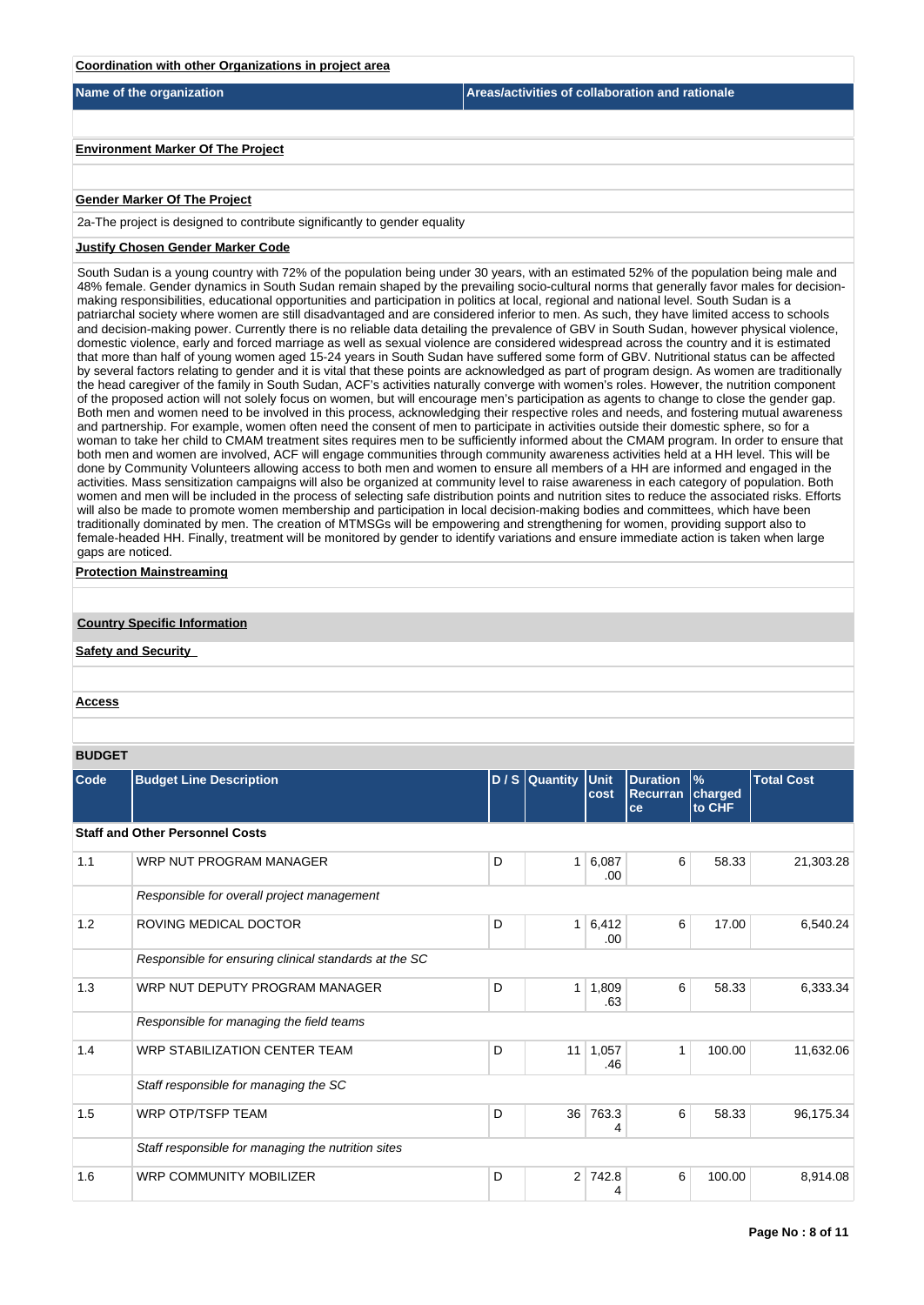|      | Staff responsible for managing the CNVs and organizing the community screening and referral                                                 |   |                 |                       |   |        |           |  |  |  |
|------|---------------------------------------------------------------------------------------------------------------------------------------------|---|-----------------|-----------------------|---|--------|-----------|--|--|--|
| 1.7  | WRP NUT DATA CLERK                                                                                                                          | D | 1 <sup>1</sup>  | 557.1<br>0            | 6 | 58.33  | 1,949.74  |  |  |  |
|      | Responsible for managing and reporting the nutrition data on a monthly basis                                                                |   |                 |                       |   |        |           |  |  |  |
| 1.8  | WRP OTP-TSFP NUTRITION&HEALTH PROMOTER                                                                                                      | D |                 | 2 742.8<br>4          | 6 | 100.00 | 8,914.08  |  |  |  |
|      | Responsible for organizing the sensitizations at nutrition site level                                                                       |   |                 |                       |   |        |           |  |  |  |
| 1.9  | WRP NUT COMMUNITY VOLUNTEERS                                                                                                                | D | 20 <sup>1</sup> | 42.00                 | 6 | 100.00 | 5,040.00  |  |  |  |
|      | Community volunteers responsible for screening and referral                                                                                 |   |                 |                       |   |        |           |  |  |  |
| 1.10 | WRP NATIONAL NUTRITION CASUAL WORKERS                                                                                                       | D |                 | $12 \mid 48.00$       | 6 | 50.00  | 1,728.00  |  |  |  |
|      | Casual workers for loading and unloading nutrition supplies                                                                                 |   |                 |                       |   |        |           |  |  |  |
| 1.11 | WRP FIELD COORDINATOR                                                                                                                       | D |                 | $1 \mid 6,412$<br>.00 | 6 | 18.00  | 6,924.96  |  |  |  |
|      | Overall responsible for ACF's Warrap field base                                                                                             |   |                 |                       |   |        |           |  |  |  |
| 1.12 | WRP NATIONAL FINANCE/HR TEAM                                                                                                                | D |                 | $2 \mid 1,523$<br>.87 | 6 | 18.00  | 3,291.56  |  |  |  |
|      | 1 Finance and HR Officer responsible for financial and HR management in Warrap and 1 Office Cleaner                                         |   |                 |                       |   |        |           |  |  |  |
| 1.13 | <b>WRP NATIONAL LOGISTICS TEAM</b>                                                                                                          | D |                 | 6 831.0<br>5.         | 6 | 18.00  | 5,385.20  |  |  |  |
|      | Logistics staff in Warrap responsible for fleet management, procurement and nutrition supply chain management to nutrition sites            |   |                 |                       |   |        |           |  |  |  |
| 1.14 | NUTRITION CO-LEAD                                                                                                                           | D | 1 <sup>1</sup>  | 8,118<br>.00          | 6 | 40.00  | 19,483.20 |  |  |  |
|      | <b>National Nutrition Cluster Co Lead</b>                                                                                                   |   |                 |                       |   |        |           |  |  |  |
| 1.15 | <b>COUNTRY DIRECTOR</b>                                                                                                                     | D | 1 <sup>1</sup>  | 9,099<br>.00          | 6 | 10.00  | 5,459.40  |  |  |  |
|      | Overall responsible for ACF's South Sudan mission                                                                                           |   |                 |                       |   |        |           |  |  |  |
| 1.16 | DEPUTY COUNTRY DIRECTOR - PROGRAM                                                                                                           | D |                 | $1 \mid 8,270$<br>.00 | 6 | 10.00  | 4,962.00  |  |  |  |
|      | Responsible for programme implementation and quality                                                                                        |   |                 |                       |   |        |           |  |  |  |
| 1.17 | <b>FINANCE COORDINATOR</b>                                                                                                                  | D | 1 <sup>1</sup>  | 8,118<br>.00          | 6 | 10.00  | 4,870.80  |  |  |  |
|      | Overall responsible for ACF's financial management in South Sudan                                                                           |   |                 |                       |   |        |           |  |  |  |
| 1.18 | DEPUTY FIN CO / FIN DEPT. SUPPORT                                                                                                           | D |                 | $1 \mid 7,501$<br>.00 | 6 | 10.00  | 4,500.60  |  |  |  |
|      | Responsible for grants financial management and reporting                                                                                   |   |                 |                       |   |        |           |  |  |  |
| 1.19 | HR COORDINATOR                                                                                                                              | D | 1 <sup>1</sup>  | 8,118                 | 6 | 10.00  | 4.870.80  |  |  |  |
|      | Overall responsible for ACF's HR management in South Sudan                                                                                  |   |                 | .00                   |   |        |           |  |  |  |
| 1.20 | LOGISTICS COORDINATOR                                                                                                                       | D |                 | $1 \mid 8,118$        | 6 | 10.00  | 4,870.80  |  |  |  |
|      | Overall responsible for ACF's logistics management in South Sudan                                                                           |   |                 | .00                   |   |        |           |  |  |  |
| 1.21 | SECURITY COORDINATOR                                                                                                                        | D |                 | $1 \mid 8,118$        | 6 | 10.00  | 4,870.80  |  |  |  |
|      | Overall responsible for ACF's security management in South Sudan                                                                            |   |                 | .00                   |   |        |           |  |  |  |
| 1.22 | CRD NATIONAL FINANCE/HR TEAM                                                                                                                | D |                 | $8 \mid 1,440$        | 6 | 10.00  | 6,914.83  |  |  |  |
|      | 10% cover for the finance and HR team in Juba who are responsible for ACF's financial and HR management nationally                          |   |                 | .59                   |   |        |           |  |  |  |
|      |                                                                                                                                             |   |                 |                       |   |        |           |  |  |  |
| 1.23 | CRD NATIONAL LOGISTICS TEAM                                                                                                                 | D | 9               | 1,861<br>.58          | 6 | 10.00  | 10,052.53 |  |  |  |
|      | 10% cover for the logistics staff in Juba responsible for fleet management, procurement and nutrition supply chain management<br>nationally |   |                 |                       |   |        |           |  |  |  |
| 1.24 | <b>WRP NUTRITION DRIVERS</b>                                                                                                                | D |                 | 2 649.9<br>5          | 6 | 100.00 | 7,799.40  |  |  |  |
|      | ACF drivers allocated to the nutrition teams                                                                                                |   |                 |                       |   |        |           |  |  |  |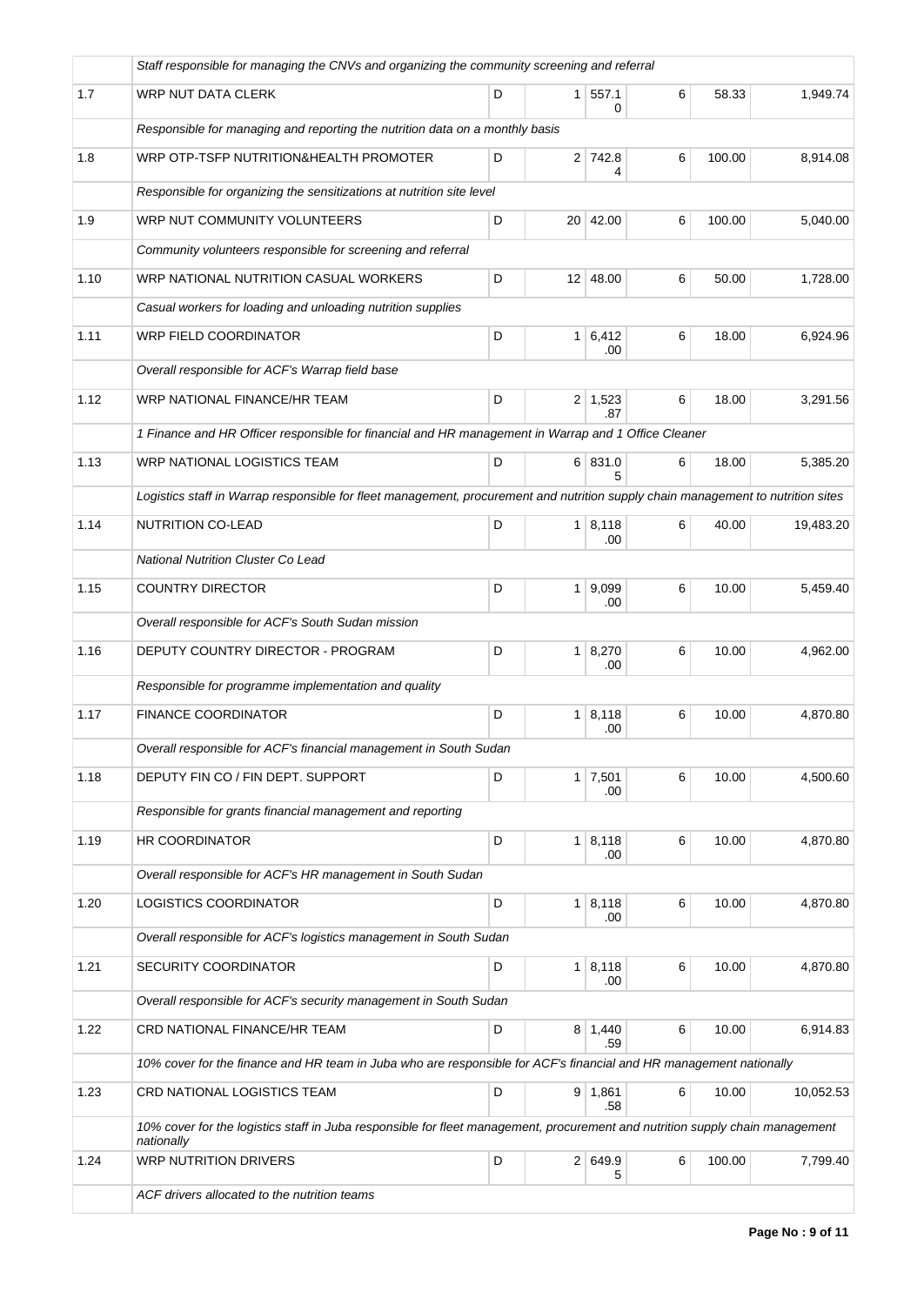|                  | <b>Section Total</b>                                                       |   | 262,787.04     |                        |              |        |           |  |  |  |
|------------------|----------------------------------------------------------------------------|---|----------------|------------------------|--------------|--------|-----------|--|--|--|
|                  | Supplies, Commodities, Materials                                           |   |                |                        |              |        |           |  |  |  |
| 2.1              | WRP OTP/TSFP RUNNING COST                                                  | D | 8              | 777.6<br>3             | $\mathbf{1}$ | 100.00 | 6,221.04  |  |  |  |
|                  | Stationary, materials and rehabilitation costs for nutrition sites         |   |                |                        |              |        |           |  |  |  |
| 2.2              | WRP SC RUNNING COST                                                        | D | $\mathbf{1}$   | 720.0<br>0             | $\mathbf{1}$ | 100.00 | 720.00    |  |  |  |
|                  | Stationary, materials and rehabilitation costs for the SC                  |   |                |                        |              |        |           |  |  |  |
| 2.3              | D<br>$8 \mid 1,159$<br>$\mathbf{1}$<br>WRP COMMUNITY MOBILIZATION<br>.33   |   |                |                        |              | 50.00  | 4.637.32  |  |  |  |
|                  | Stationary and material costs for community mobilisation                   |   |                |                        |              |        |           |  |  |  |
| 2.4              | WRP MOTHER-TO-MOTHER SUPPORT GROUPS                                        | D | 8              | 438.0<br>0             | $\mathbf{1}$ | 50.00  | 1,752.00  |  |  |  |
|                  | Stationary, material and refreshment cost for MTMSGs                       |   |                |                        |              |        |           |  |  |  |
| 2.5              | WRP SENSITIZATION AT OTP-TSFP AND SC SITES                                 | D | 9 <sup>°</sup> | 184.6<br>7             | $\mathbf{1}$ | 50.00  | 831.02    |  |  |  |
|                  | Stationary and material costs for sensitization campaigns                  |   |                |                        |              |        |           |  |  |  |
| 2.6              | WRP TRAININGS PARTNERS CMAM                                                | D | $\mathbf{1}$   | 2,163<br>.63           | $\mathbf{1}$ | 50.00  | 1,081.82  |  |  |  |
|                  | Transport and refreshment costs for CMAM trainings                         |   |                |                        |              |        |           |  |  |  |
| 2.7              | WRP NUT PROGRAM STATIONARIES                                               | D | $\mathbf{1}$   | 1,553<br>.00           | $\mathbf{1}$ | 50.00  | 776.50    |  |  |  |
|                  | Stationary costs                                                           |   |                |                        |              |        |           |  |  |  |
| 2.8              | WRP ACF NUT VEHICLE RUNNING COSTS AND<br><b>MAINTENANCE</b>                | D |                | $4 \mid 1,500$<br>.00  | 6            | 58.33  | 20,998.80 |  |  |  |
|                  | Vehicle running costs for nutrition vehicles in Warrap                     |   |                |                        |              |        |           |  |  |  |
| 2.9              | NATIONAL NUT STAFF RAINY SEASON AND FIELD<br><b>OVERNIGHT KIT</b>          | D | 5 <sup>1</sup> | 50.00                  | 1            | 100.00 | 250.00    |  |  |  |
|                  | Rainy season equipment for national nutrition staff                        |   |                |                        |              |        |           |  |  |  |
| 2.10             | <b>VISIBILITY</b>                                                          | D | $\mathbf{1}$   | 600.0<br>0             | $\mathbf{1}$ | 100.00 | 600.00    |  |  |  |
|                  | T-shirts for nutrition staff and volunteers                                |   |                |                        |              |        |           |  |  |  |
|                  | <b>Section Total</b>                                                       |   |                |                        |              |        | 37,868.50 |  |  |  |
| <b>Equipment</b> |                                                                            |   |                |                        |              |        |           |  |  |  |
| 3.1              | COMPUTER/LAPTOP                                                            | D | 1              | 1,500<br>.00           | $\mathbf{1}$ | 100.00 | 1,500.00  |  |  |  |
|                  | 1 replacement laptop for the nutrition data entry clerk                    |   |                |                        |              |        |           |  |  |  |
| 3.2              | PRINTER/SCANNER/COPIER                                                     | D | $\mathbf{1}$   | 622.2<br>5             | 1            | 100.00 | 622.25    |  |  |  |
|                  | 1 replacement printer for the Warrap office                                |   |                |                        |              |        |           |  |  |  |
|                  | <b>Section Total</b>                                                       |   |                |                        |              |        | 2,122.25  |  |  |  |
| <b>Travel</b>    |                                                                            |   |                |                        |              |        |           |  |  |  |
| 5.1              | WRP FREIGHT OF PASSENGER BY AIR                                            | D | $\overline{4}$ | 550.0<br>0             | 6            | 50.00  | 6,600.00  |  |  |  |
|                  | UNHAS flight costs for staff going to and from the field                   |   |                |                        |              |        |           |  |  |  |
|                  | <b>Section Total</b>                                                       |   |                |                        |              |        | 6,600.00  |  |  |  |
|                  | <b>General Operating and Other Direct Costs</b>                            |   |                |                        |              |        |           |  |  |  |
| 7.1              | WRP ACF SUPPORT VEHICLE RUNNING COSTS AND<br><b>MAINTENANCE</b>            | D | $\mathbf{1}$   | 1,500<br>.00           | 6            | 20.00  | 1,800.00  |  |  |  |
|                  | 20% of the maintenance and running costs for the support vehicle in Warrap |   |                |                        |              |        |           |  |  |  |
| 7.2              | CRD SUPPORT VEHICLE RENTAL & RUNNING COSTS                                 | D |                | $3 \mid 1,760$<br>.00. | 6            | 10.00  | 3,168.00  |  |  |  |